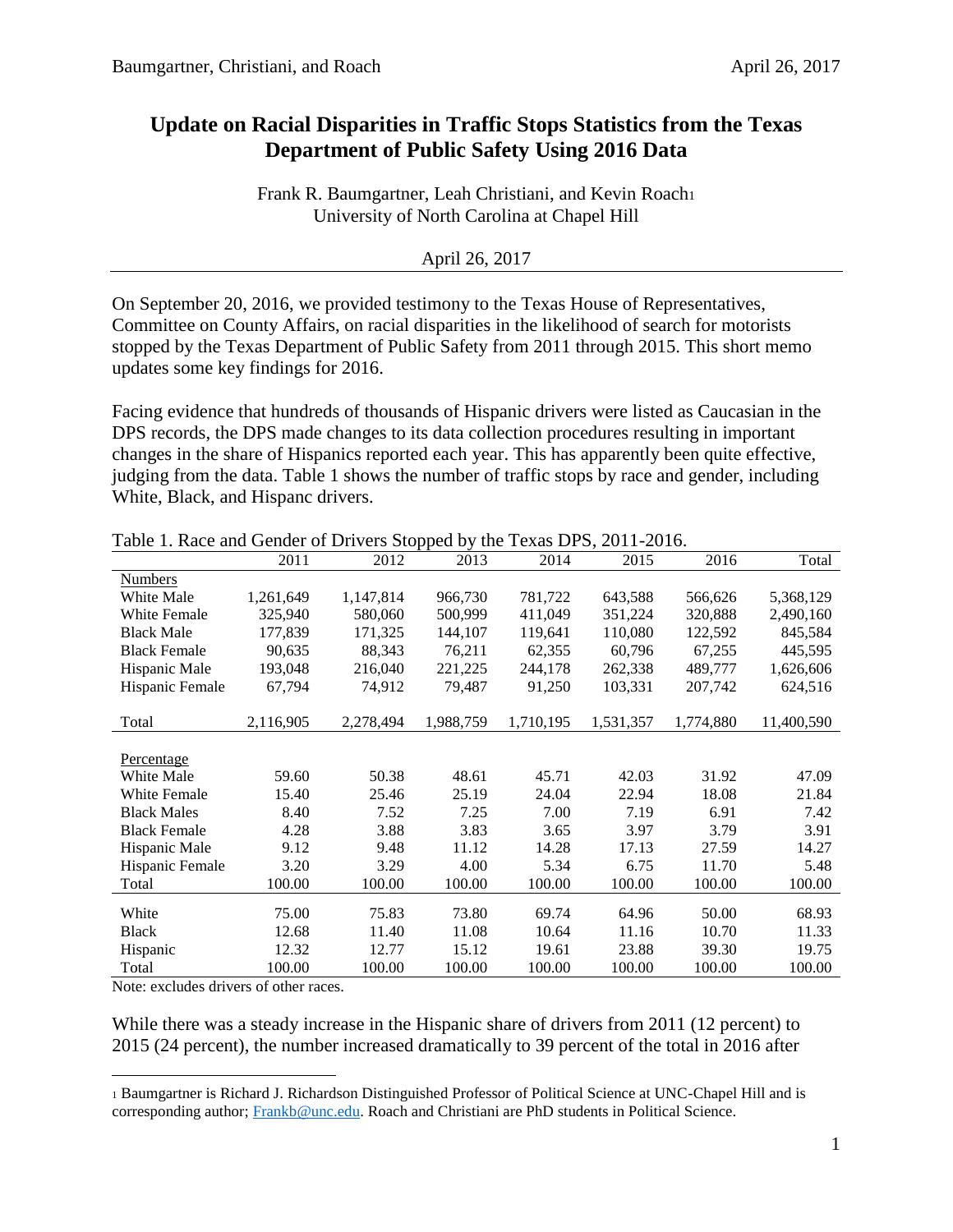changes were made to DPS data collection procedures. Note that Black drivers are consistently approximately 11 to 13 percent of those stopped. The increase in share of Hispanic drivers corresponds to a decrease in share of White drivers, in particular in 2016. The DPS should be commended for correcting what appears to have been a significant data accuracy problem. It is remarkable that the White share of stops has decreased now from 75 at the beginning of the series to 50 after this error was corrected. The bulk of that shift can be attributed to the data correction in 2016.

In our previous analysis, we presented a logistic regression model predicting the likelihood that a driver would be searched following a traffic stop. Table 2 replicates our analysis from September 2016, for reference.

| Variable                                  | Males     | Females   |
|-------------------------------------------|-----------|-----------|
| <b>Black</b>                              | 1.586     | 1.151     |
| Hispanic                                  | 1.150     | 1.010     |
| 1-5 mph over limit                        | 4.398     | 5.421     |
| 6-10 mph over the limit                   | 0.711     | 0.651     |
| 11-15 mph over the limit                  | 0.498     | 0.427     |
| 16-20 mph over the limit                  | 0.574     | 0.487     |
| $21+$ mph over the limit                  | 0.841     | 0.832     |
| Out of State                              | 1.354     | 1.756     |
| Log(Vehicle Age)                          | 1.588     | 1.755     |
| Black*Out of State                        | 1.232     | 1.259     |
| Hispanic* Out of State                    | $0.951*$  | 0.831     |
| <b>Black Disparity Officer</b>            | 1.596     | 1.692     |
| <b>Hispanic Disparity Officer</b>         | 1.414     | 1.324     |
| <b>Black*Black Disparity Officer</b>      | 1.711     | 1.762     |
| Hispanic*Hispanic Disparity Officer       | 1.820     | 1.748     |
| Constant                                  | 0.0129    | 0.00648   |
| Observations                              | 6,239,282 | 3,105,515 |
| % of observations where a search occurred | 2.31      | 1.92      |
| Day of the week                           | Included  | Included  |
| Hour of the day                           | Included  | Included  |
| Pseudo R <sub>2</sub>                     | 0.0525    | 0.0558    |

Table 2.Predicting Searches in Texas Highway Stops (From September 2016 analysis of 2011- 2015 data)

Note: All the coefficients are statistically significant at  $p \le 0.01$  except one, as indicated; \*  $p \le 0.05$ . Entries are logistic odds-ratios. We omit the standard errors here, but can provide them on request. An odds-ratio of 1.5 means the event is 1.5 times as likely (or 50 percent more likely) to occur compared to the baseline; 0.9 means it is 90 percent as likely, or 10 percent less likely. The model predicts which traffic stops will lead to a search of the driver or vehicle. The baseline or reference category is a White driver with in-state plates who is not speeding and who is stopped by an officer not identified as "high disparity".

This model shows that, controlling for the relevant factors that can be included given the data that the DPS collects, Black male drivers are approximately 59 percent more likely to be searched than white males, and Hispanic drivers approximately 15 percent more likely. Among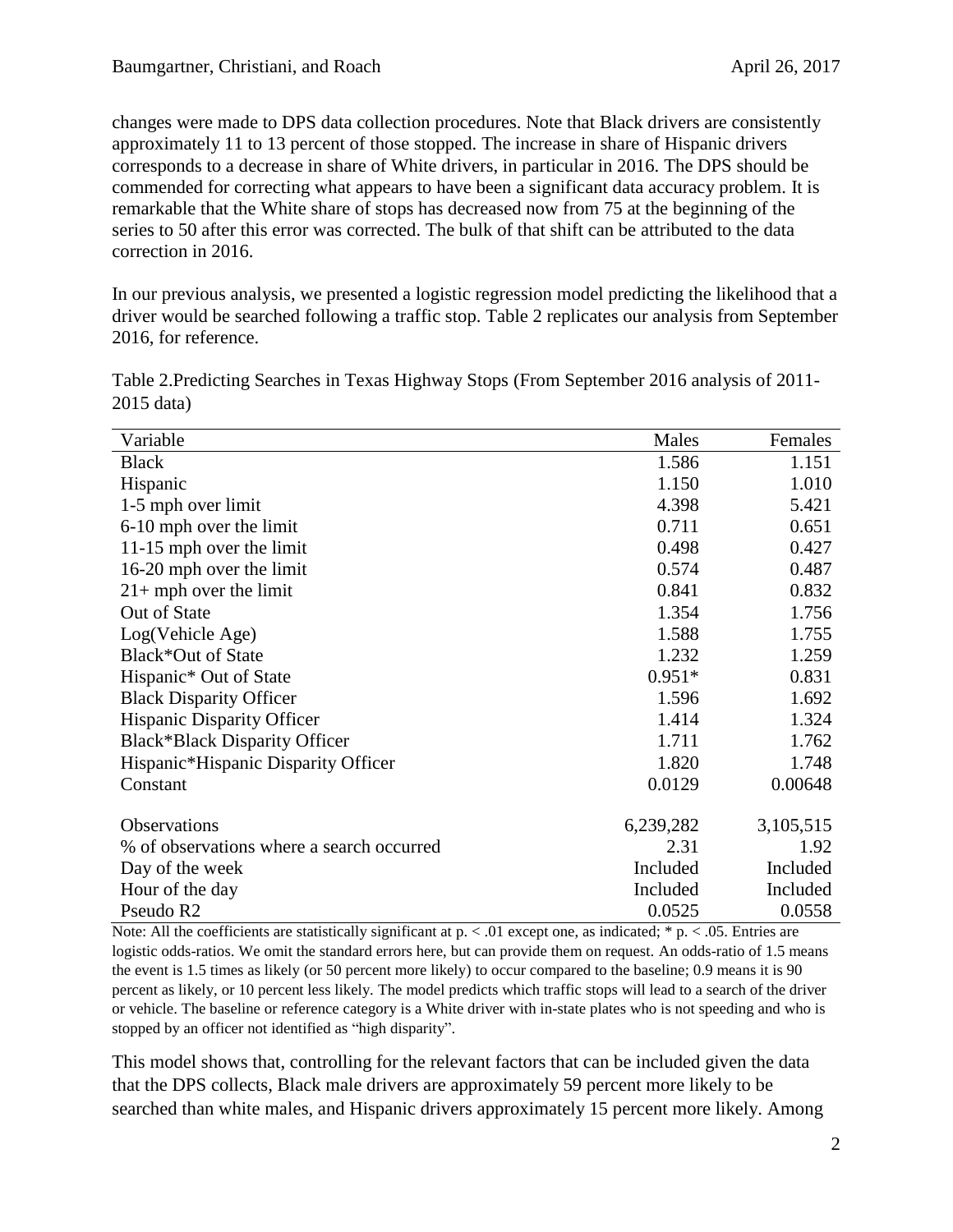females the differences are greatly reduced. The model also shows that being stopped for a very small speeding infraction is a great predictor of search, out of state places generate a significantly higher likelihood of search, that this is substantially increased for black drivers with out of state plates, and that all these things are of course enhanced if the officer involved has a pattern in their stops of searching minority drivers more than twice as often as white drivers. Crucially, however, the disparities are above and beyond only those which can be attributed to these "bad apple" officers. All this was already reported in our 2016 report.

Table 3 updates that model with some small revisions through 2016.

|  |  |  |  | Table 3. Predictors of Search, Male Drivers, Texas Department of Public Safety, 2011-2016. |  |
|--|--|--|--|--------------------------------------------------------------------------------------------|--|
|--|--|--|--|--------------------------------------------------------------------------------------------|--|

| <b>Black</b>                           | 2.34       |
|----------------------------------------|------------|
| Hispanic                               | 1.53       |
| Speeding $< 10$                        | 1.16       |
| Speeding 10-14                         | 0.50       |
| Speeding 15-19                         | 0.54       |
| Speeding $20+$                         | 0.77       |
| Vehicle Age                            | 1.06       |
| Black x Vehicle Age                    | 0.97       |
| Hispanic x Vehicle Age                 | 0.97       |
| <b>Out of State Plates</b>             | 1.32       |
| <b>Black x Out of State Plates</b>     | 1.10       |
| Hispanic x Out of State Plates         | 0.91       |
| <b>Black Disparity Officer</b>         | 1.72       |
| <b>Hispanic Disparity Officer</b>      | 1.23       |
| <b>Black x Black Disparity Officer</b> | 1.70       |
| Hispanic x Hispanic Disparity Officer  | 1.90       |
| Hour of Day                            | Included   |
| Day of Week                            | included   |
| N                                      | 7,406,308  |
| Log likelihood                         | $-789,808$ |

Note: Coefficients are logistic regression odds-ratios. All are significant at *prob*. < .01.

We use a slightly different model than in Table 2, but the results remain similar. Compared to white male drivers, Black males have 2.34 times the odds of search; Hispanic males, 1.53 times the odds. These odds go up when they are pulled over for a minor speeding violation, as before, and as before, faster speeding violations lead to lower likelihoods of search. (The baseline is being pulled over for a reason other than speeding.) Older cars lead to more search, moreso for whites than for minority drivers. Out of state plates again have a high coefficient: a 32 percent increased likelihood of search, and even more than that for Black drivers (slightly less for Hispanic drivers.)

Because the realities of policing appear to differ by race, we present in Table 4 three separate equations, one for Whites, one for Blacks, and one for Hispanics. The analysis is again restricted to males.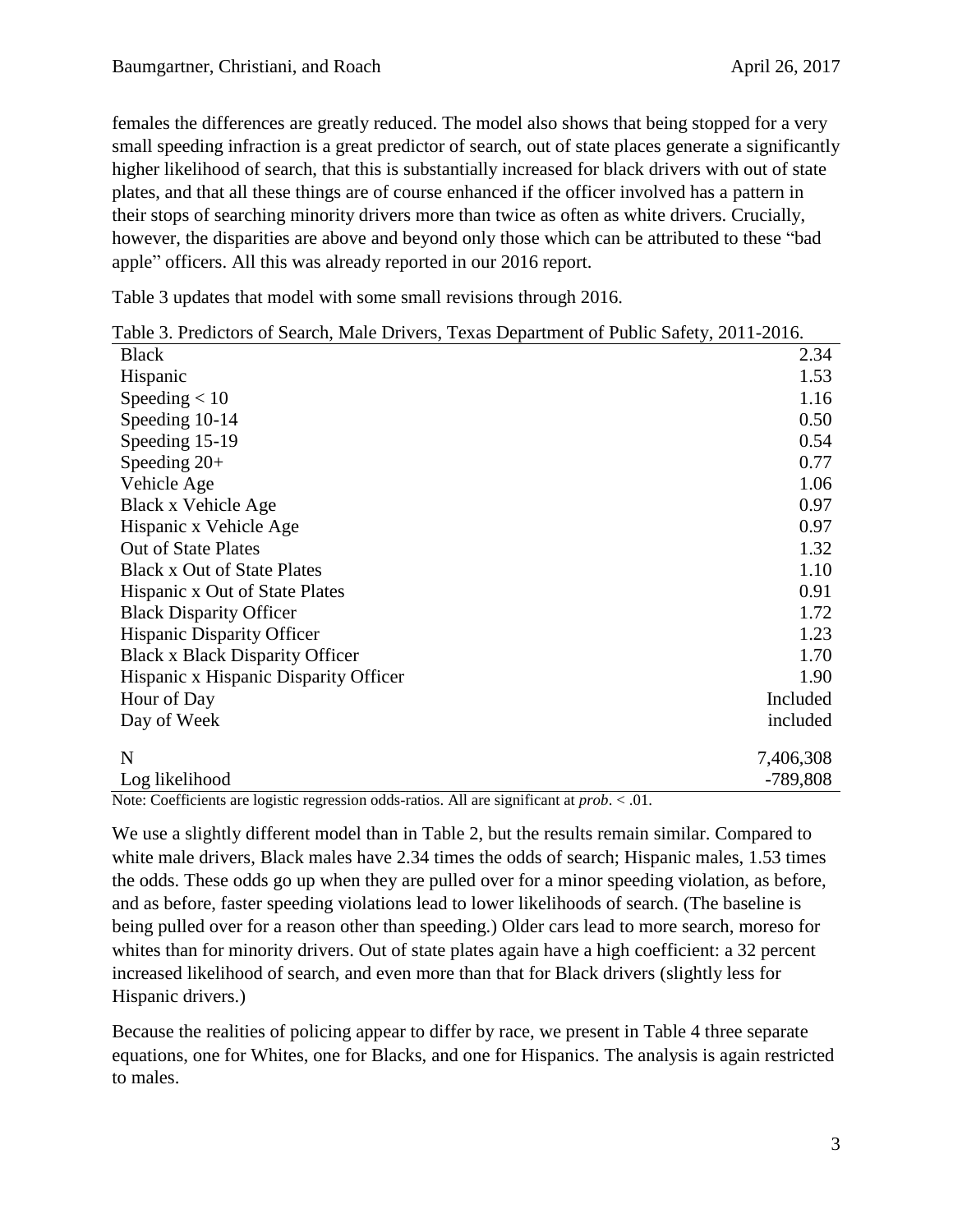| <b>Predictor Variable</b>         | White      | <b>Black</b> | Hispanic   |
|-----------------------------------|------------|--------------|------------|
| Speeding $< 10$                   | 1.35       | 1.22         | 0.93       |
| Speeding 10-14                    | 0.53       | 0.61         | 0.45       |
| Speeding 15-19                    | 0.57       | 0.60         | 0.51       |
| Speeding $20+$                    | 0.89       | 0.73         | 0.74       |
| Vehicle 6-10 years old            | 1.73       | 1.11         | 1.55       |
| Vehicle 11-15 years old           | 2.62       | 1.49         | 1.87       |
| Vehicle16+ years old              | 2.58       | 1.24         | 1.79       |
| <b>Out of State Plates</b>        | 1.11       | 1.32         | 1.20       |
| <b>Black Disparity Officer</b>    | 1.71       | 2.93         | 1.71       |
| <b>Hispanic Disparity Officer</b> | 1.24       | 1.19         | 2.37       |
| Hour of Day                       | included   | included     | included   |
| Day of Week                       | included   | included     | included   |
|                                   |            |              |            |
| N                                 | 5,368,129  | 845,584      | 1,626,606  |
| Log likelihood                    | (493, 183) | (139,580)    | (191, 128) |

Table 4. Predictors of Search for White, Black, and Hispanic Male Drivers, Texas DPS, 2011-16.

Recall that the baseline to which the odds-ratios in Table 4 can be compared are male drivers stopped for a reason other than speeding. Since Hispanics are often stopped for other reasons, any speeding violation reduces the likelihood of search, even a minor speeding violation. For Whites and Blacks, being pulled over for a minor speeding violation is associated with a 35 or a 22 percent increased likelihood of being searched, and faster speeders, of all three racial / ethnic groups, are much less likely to be searched. Older cars generate higher likelihood of search, especially for White drivers. Out of state plates generate a 32 percent increased likelihood of search for Black male drivers, 20 percent for Hispanics, and 11 percent for Whites. Again, we include the "high disparity officer" variables in the model as an important control. The coefficients show, as one would expect, that Blacks and Hispanics stopped by a high disparity officer have much higher likelihoods of search. The other coefficients in the model should be understood as the remaining disparities, after this fact has been taken into account statistically.

Finally, we repeat the model from Table 4 limiting ourselves only to 2016.

| Twore it I reduction of Demonstrate Diagnon with the microscopanic Dirichlete Production Dirichlete | White | <b>Black</b> | Hispanic |
|-----------------------------------------------------------------------------------------------------|-------|--------------|----------|
|                                                                                                     |       |              |          |
| Speeding $< 10$                                                                                     | 1.69  | 1.49         | 1.13     |
| Speeding 10-14                                                                                      | 0.54  | 0.70         | 0.52     |
| Speeding 15-19                                                                                      | 0.56  | 0.66         | 0.52     |
| Speeding $20+$                                                                                      | 0.88  | 0.78         | 0.85     |
| Vehicle 6-10 years old                                                                              | 1.52  | 1.12         | 1.41     |
| Vehicle 11-15 years old                                                                             | 2.54  | 1.50         | 1.73     |
| Vehicle16+ years old                                                                                | 3.51  | 1.35         | 1.90     |
| <b>Out of State Plates</b>                                                                          | 1.14  | 0.95         | 1.04     |
| <b>Black Disparity Officer</b>                                                                      | 2.08  | 3.34         | 1.85     |

Table 4. Predictors of Search for Black White and Hispanic Male Drivers, Texas DPS, 2016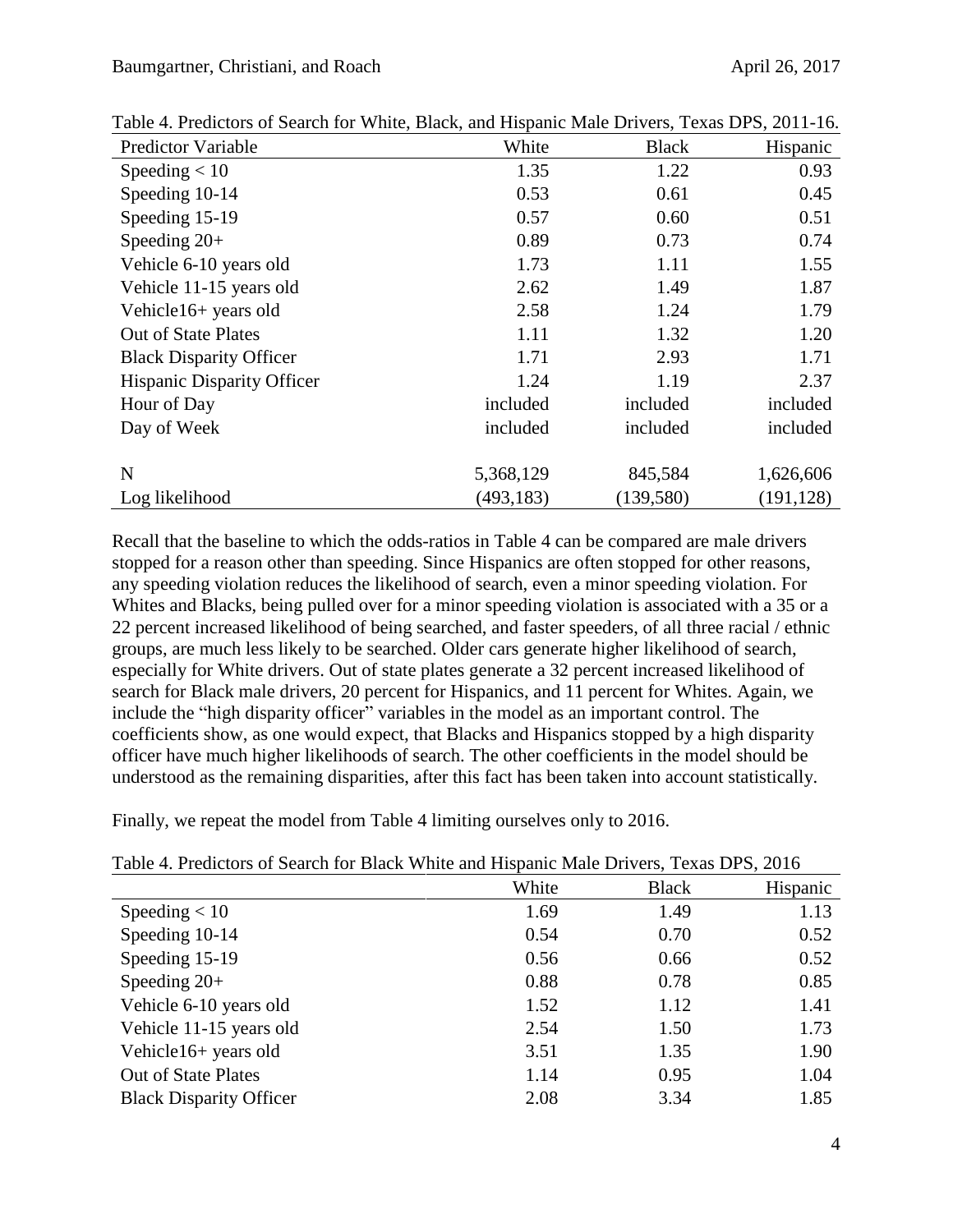| <b>Hispanic Disparity Officer</b> | 1.15      | 1.10      | 2.38     |
|-----------------------------------|-----------|-----------|----------|
| Hour of Day                       | included  | included  | included |
| Day of Week                       | included  | included  | included |
|                                   |           |           |          |
| N                                 | 566,626   | 122,592   | 489,777  |
| Log likelihood                    | (49, 753) | (20, 566) | (53,268) |

The overall rates of search in Texas DPS traffic stops are highly variable depending on the race and gender of the driver. In 2016, search rates were as follows:

| Table 6. Search Kates by Kace and Ochuci, 2010. |                 |                    |
|-------------------------------------------------|-----------------|--------------------|
| Race and Gender                                 | Number of Stops | <b>Search Rate</b> |
| White Male                                      | 566,626         | 1.92               |
| <b>Black Male</b>                               | 122,592         | 4.20               |
| Hispanic Male                                   | 489,777         | 2.38               |
| White Female                                    | 320.888         | 1.16               |
| <b>Black Female</b>                             | 67,255          | 1.89               |
| Hispanic Female                                 | 207,742         | 1.08               |
|                                                 |                 |                    |

Table 6. Search Rates by Race and Gender, 2016.

Based on a logistic regression similar to the one presented in Table 4, but including drivers of both genders, and focusing only on 2016 when the problems associated with coding the race of Hispanic drivers was corrected, we can estimate these likelihoods of search, based on the age of the vehicle.

Figure 1. Predicted Odds of Search, by Race and Gender, Texas DPS, 2016.